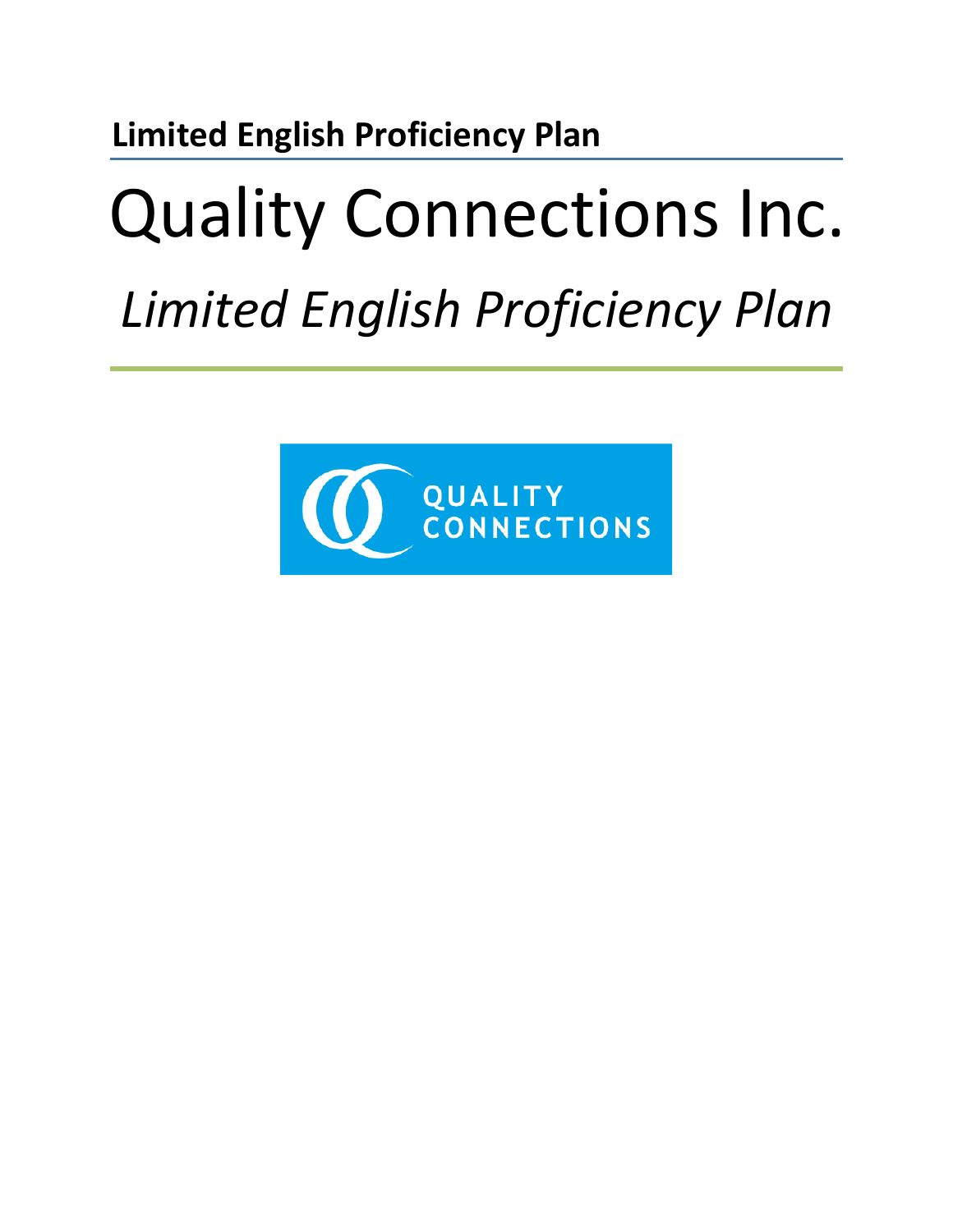Quality Connections Inc. has developed the following Limited English Proficiency Plan (LEP) to help identify reasonable steps to provide language assistance for LEP persons seeking meaningful access to Quality Connections Inc. services as required by Executive Order 13166. A Limited English Proficiency person is one who does not speak English as their primary language and who has a limited ability to read, speak, write, or understand English.

This plan details procedures on how to identify a person who may need language assistance, the ways in which assistance may be provided, training to staff, notification to LEP persons that assistance is available, and information for future plan updates. In developing the plan while determining Quality Connections Inc.'s extent of obligation to provide LEP services, Quality Connections Inc. undertook a U.S. Department of Transportation four-factor LEP analysis which considers the following:

| <b>Persons with Limited English</b><br><b>Proficiency (LEP)</b> | <b>Estimate</b> | % of Persons 5<br><b>Yrs. &amp; Under</b> | % of Persons 5<br><b>Yrs. &amp; Over With</b><br><b>LEP</b> |
|-----------------------------------------------------------------|-----------------|-------------------------------------------|-------------------------------------------------------------|
| Total Persons 5 years & Over                                    | 70.320          | $6.1\%$                                   |                                                             |
| <b>English Speaking Only</b>                                    | 57.381          | 81.6%                                     |                                                             |
| <b>Limited English Proficiency</b>                              | 549             | 3.9%                                      | 100.0%                                                      |
| Spanish with LEP                                                | 320             | $3.0\%$                                   | 58.2%                                                       |
| Other Indo-European languages with LEP                          | 28              | $0.2\%$                                   | 5.1%                                                        |
| Asian & Pacific Island languages with LEP                       | 120             | 0.7%                                      | 21.9%                                                       |
| Other Languages with LEP                                        | 81              | $0.0\%$                                   | 14.8%                                                       |

- 1. Demography. According to the U.S. Census Bureau, 2010-2014, American Community Survey five year estimates, 2.3% of the Flagstaff area population is considered to be Limited English Proficient. This equates to 549 individuals five years of age or older who report speaking English less than "very well". The predominate language spoken by the LEP population is Spanish. Under the DOJ's Safe Harbor provision, it is necessary to translate materials when five percent or 1,000 persons, whichever is less, speak English less than "very well".
- 2. Frequency: The general public comes in contact with Quality Connections on an infrequent basis, but all residents are welcome to attend public meetings of the Flagstaff Metropolitan Planning Organization, to which Quality Connectons belongs as a member agency. To facilitate public participation, FMPO posts public meeting notices in English and Spanish on its website, in public places and in printed media in an effort to reach a large audience.